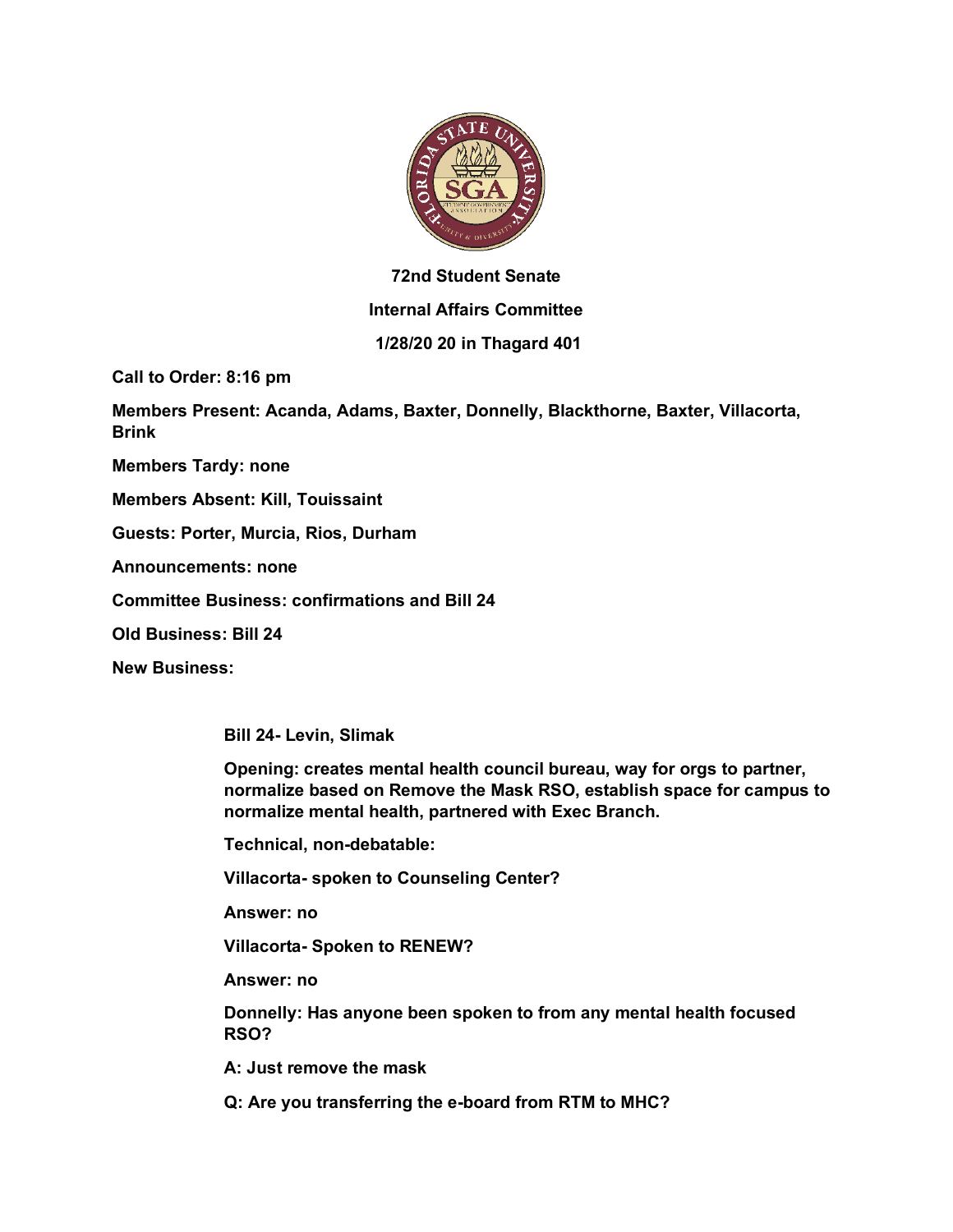## **A: No**

**Roundtable:**

**Villacorta moves to enter** 

**Donnelly seconds**

**Q: Villacorta- Why a credit hour requirement?** 

**A: Same way that senate has one, students should be engaged and on campus.**

**Q: Donnelly- would you add someone from the counseling center on the board?**

**A: sure** 

**Q: Adams- is this merging remove the mask?**

**A: Yes**

**Bill 24-**

**Voting Results:** 

**Yes- (1) Adams**

**No- (5) Acanda, Blackthorne, Brink, Donnelly, Villacorta**

**Abs. - (0)**

- **Interview One- Olivia Hopkins- WSU Assistant Director**
	- o **Opening Statement- Senior, dance major, loves being involved, currently Director of Admin. for WSU**
	- o **Technical, Non-Debatable Questions-**
		- § **Donnelly- did the previous AD step down?**
			- **No, previous director stepped down, AD stepped up**
	- o **Questions Related to Position-**
		- § **Donnelly- how has your previous experience prepared you for this position?**
			- **Got to do a lot with PR, figuring out what the student body wants**
		- § **Adams- what are some of your goals?**
			- **Main goal is for successful Women's History Month, and support the director**
		- § **Donnelly- how will you reach out to people that don't know about WSU?**
			- **Talk to friends, word of mouth**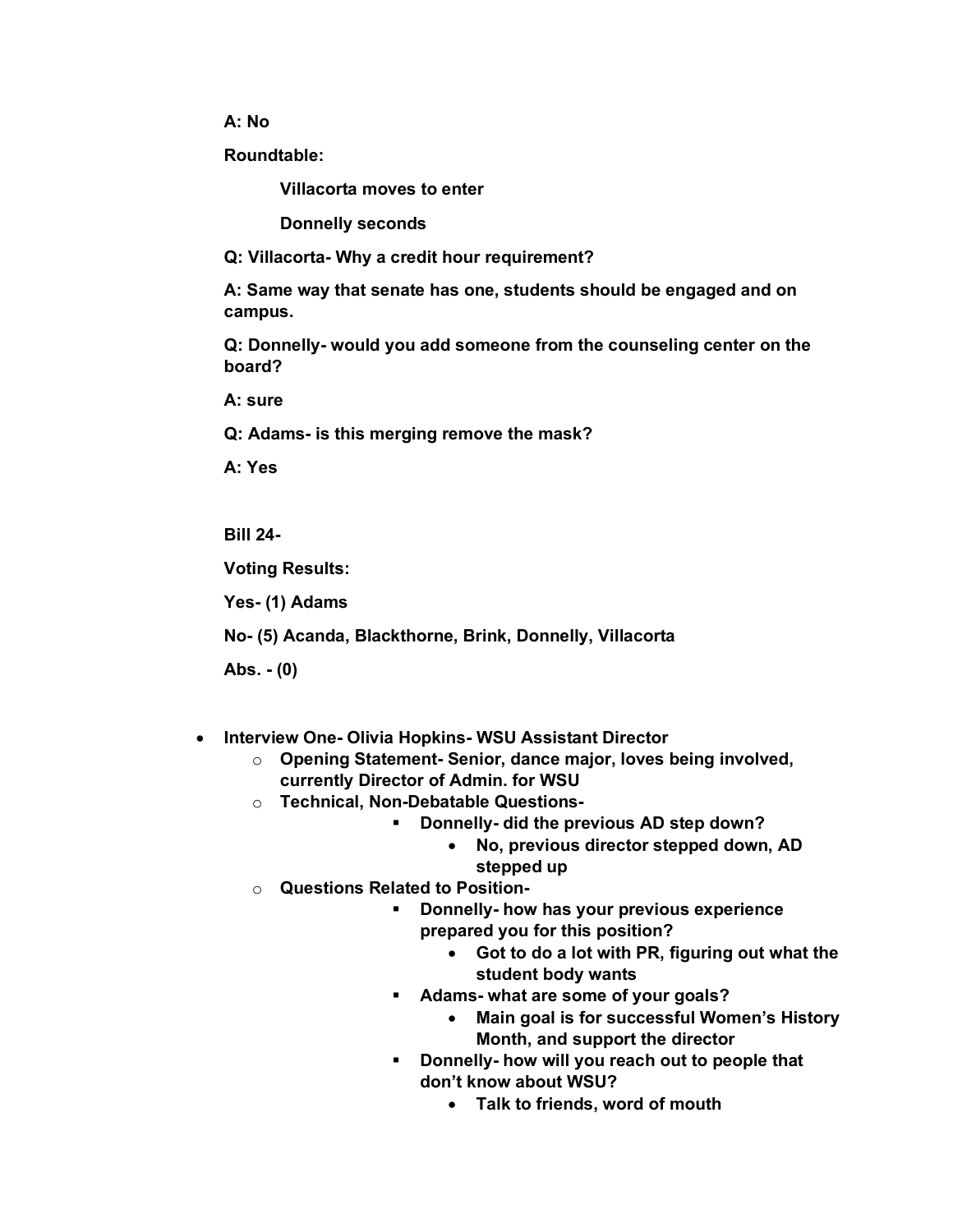- o **Questions of Character-**
	- § **Villacorta- how do you handle conflict?**
		- **Direct confrontation as a friend, everyone on the board is friends, approaches people with an open mind, wants to hear both sides**
	- § **Acanda- How do you keep yourself accountable and organized?**
		- **Uses reminders app, writes everything down**
	- § **Donnelly- how would you look to serve WSU but also the student body?**
		- **Wants to be a servant leader**
- o **Other Questions- none**
- o **Closing- thank you**
- o **Deliberations**
	- o Roundtable
- § **Call to Question**
	- o **Villacorta moves**
	- o **Donnelly seconds**
- o **Voting Results**
	- o **Yes- (6) Acanda, Adams, Blackthorne, Brink, Donnelly, Villacorta**
	- o **No- (0)**
	- o **Abs.- (0)**
- **Interview Two- Sean Crimmins- Chief Financial Officer VSU**
	- o **Opening Statement- enlisted in US Army in 2007, deployed, two purple hearts, wants to become an officer to affect change**
	- o **Technical, Non-Debatable Questions-**
		- § **Villacorta- financially certified?**
			- **Has submitted the exam**
	- o **Questions Related to Position-**
		- § **Acanda- goals for the position and previous experiences that would help?**
			- **Is still playing catch up from the last CFO, wants to incorporate more of the veteran community, bringing them all together, how they can all work with each other**
		- § **Brink- how do you plan to reach out to other veterans on campus?**
			- **Has recently allied with CVU, a lot of outreach in the form of social media and visual media**
		- § **Villacorta- how have you worked with the VSU board?**
			- **Has met with them and worked together**